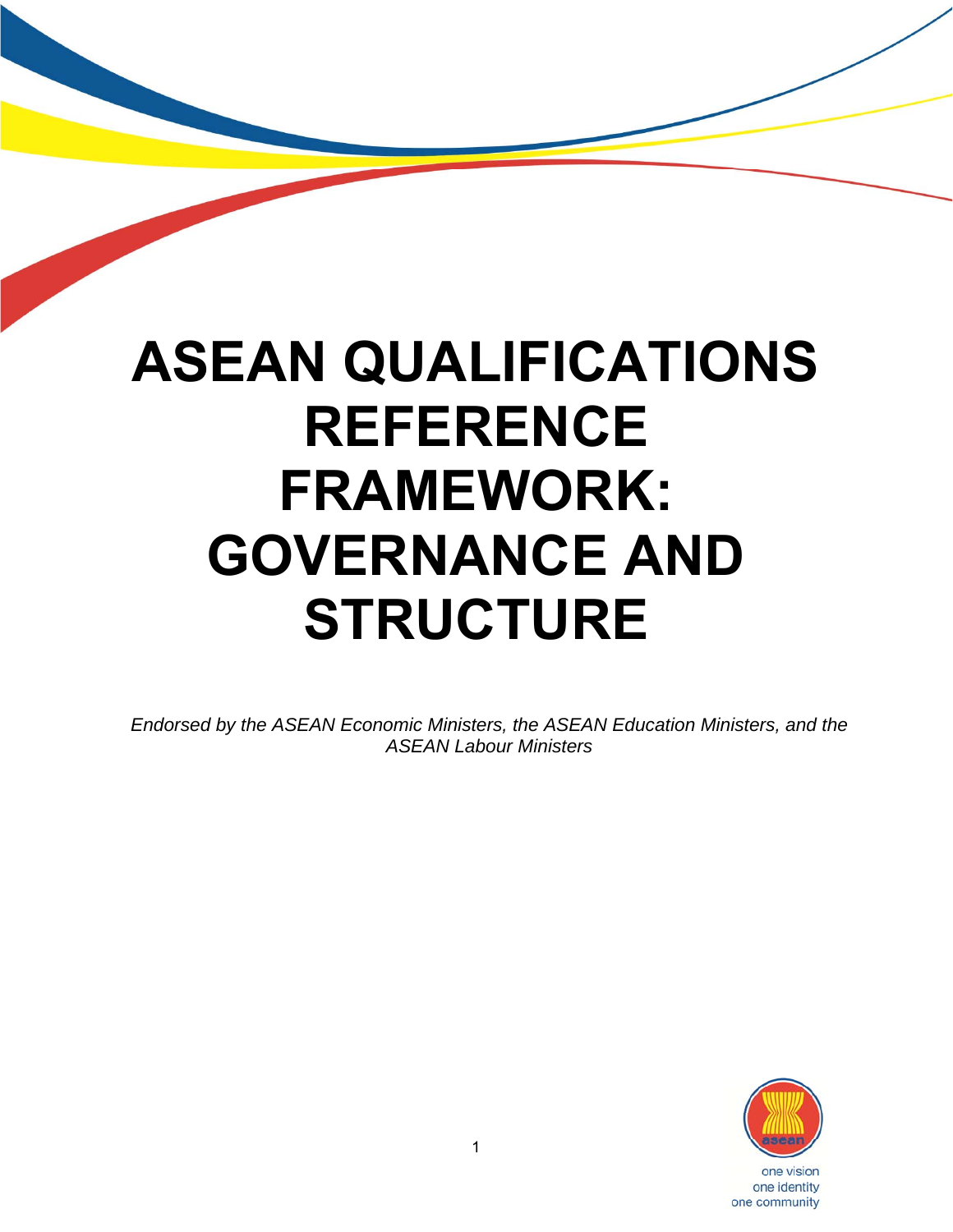# **ACRONYMS**

AANZFTA – ASEAN-Australia-New Zealand Free Trade Area

- FJC –FTA Joint Committee
- AECSP AANZFTA Economic Cooperation Support Programme
- AEM ASEAN Economic Ministers
- ALMM ASEAN Labour Ministers Meeting
- AMS ASEAN Member States
- AQRF ASEAN Qualifications Reference Framework
- ASEAN Association of Southeast Asian Nations
- ASED ASEAN Education Ministers Meeting
- NQF National Qualifications Framework
- TF-AQRF Task Force on ASEAN Qualifications Reference Framework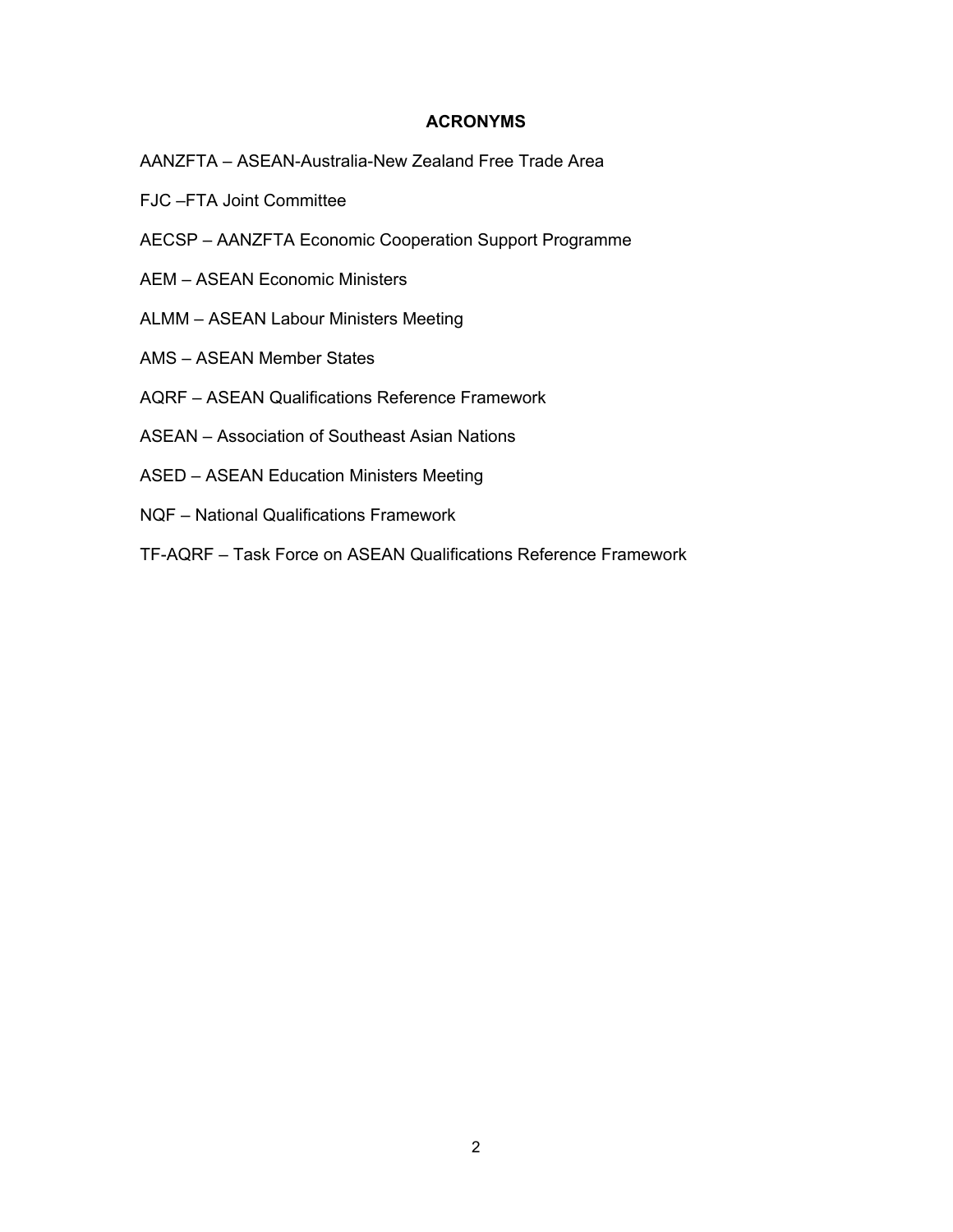

# **ASEAN Qualifications Reference Framework: Governance and Structure**

# **Background and development of the document**

The ASEAN Qualifications Reference Framework (AQRF) was developed in 2014 by a task force (TF-AQRF) comprising officials from ASEAN ministries of trade, labour and manpower development, education, as well as other relevant qualification agencies.

The AQRF was endorsed by the ASEAN Economic Ministers (AEM) in August 2014; the ASEAN Education Ministers (ASED) in September 2014; and the ASEAN Labour Ministers (ALMM) through ad-referendum in May 2015.Following the endorsement, the TF-AQRF continued to develop the implementation mechanism of AQRF which the Task Force had begun to discuss in the  $4<sup>th</sup>$  TF-AQRF meeting in March 2014 in Yangon, Myanmar. The discussion and development of the implementation mechanisms of AQRF continued until the official final meeting of the TF-AQRF  $(7<sup>th</sup>$  meeting held in October 2015, in Bangkok, Thailand).

This document is the result of deliberations in four TF-AQRF Meetings and subsequent inter-sessional discussions between members of TF-AQRF. It is a follow-up document on the Qualifications Reference Framework endorsed by the respective ASEAN Ministers.

# **Chronological development of the AQRF**

The concept proposal for a region-wide qualifications framework was developed through the *Project on Education and Training Governance: Capacity Building for National Qualifications Frameworks*, and was supported by the Agreement Establishing the ASEAN-Australia-New Zealand Free Trade Area (AANZFTA) Economic Cooperation Support Programme (AECSP). Under the programme's services component, the concept proposal was considered at the 1<sup>st</sup> Meeting of the AANZFTA FTA Joint Committee (FJC) in May 2010 in Manila, the Philippines and approved inter-sessionally in July 2010.

Subsequently at the AANZFTA Forum entitled "ASEAN Regional Qualifications Framework" held 29-30 April 2011 in Bangkok, Thailand, a draft concept paper (see Bateman et.al. 2011) on a mutually comparable National Qualifications Frameworks (NQFs) based on a common reference framework was presented to ASEAN participants. In the Forum Communiqué, the participants noted the need for an ASEAN common reference framework. The feasibility of a regional common reference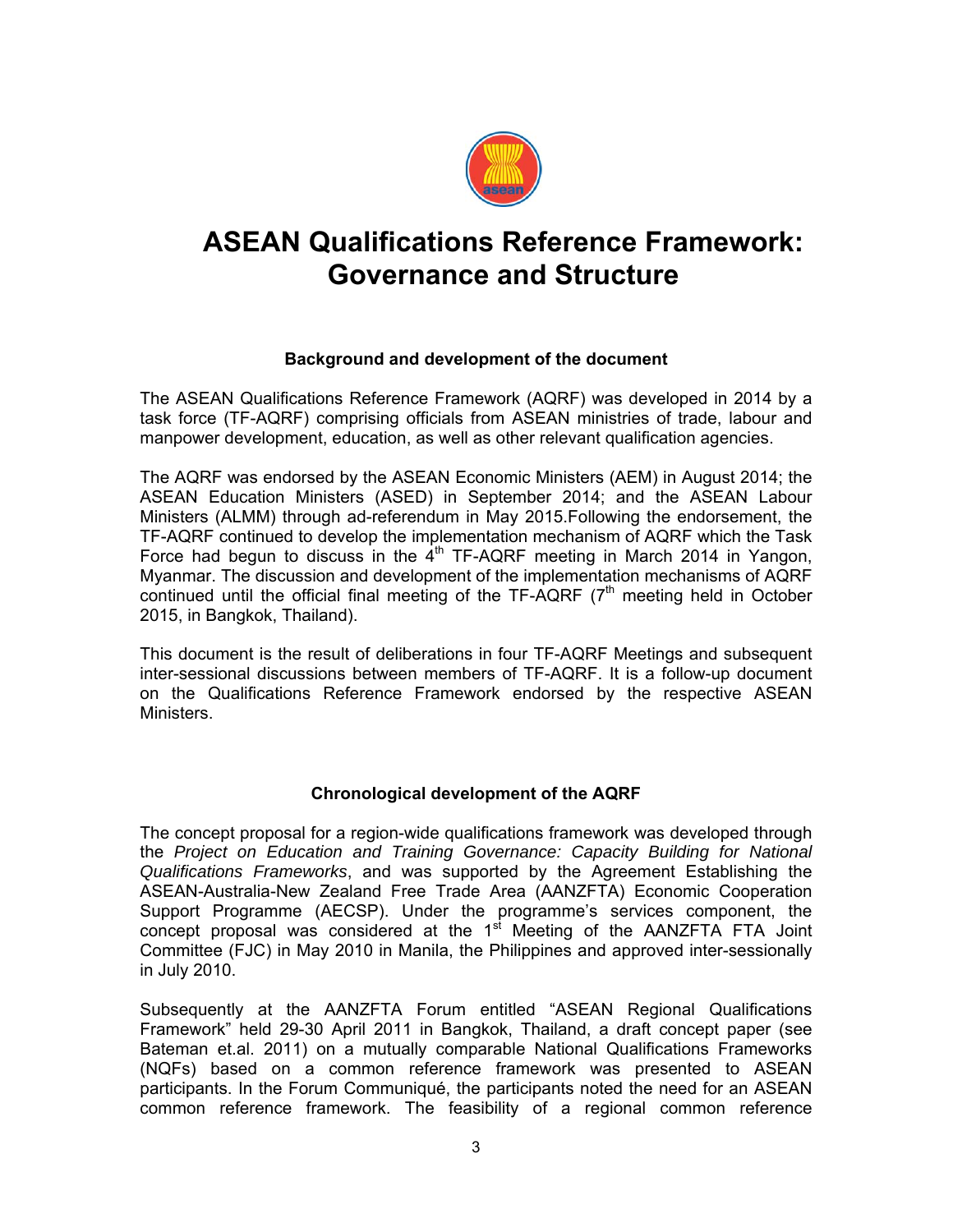framework was discussed in a broad sense, but no consensus was reached regarding its preferred construction, features or purposes. The concept paper was subsequently enhanced and refined to incorporate the outcomes of the deliberations at the AANZFTA Forum, as well as the findings from a series of in-country workshops and consultations with relevant stakeholders.

In 2012, the FJC agreed to establish and provide technical support to a multi-sectoral Task Force on ASEAN Qualifications Reference Framework (TF-AQRF), comprising officials from ASEAN ministries of trade in services, labour and manpower development, and education, as well as other relevant ministries and qualifications agencies, to develop the AQRF. Representatives from Australia and New Zealand were invited to be part of the TF-AQRF as non-voting members.

Following the decision of FJC, a workshop and the  $1<sup>st</sup> TF-AQRF$  meeting were convened on 30 October - 1 November 2012 in Bangkok, Thailand. By the  $4<sup>th</sup> TF-AQRF$  meeting held on 20-21 March 2014 in Yangon, Myanmar, the AQRF document had been finalised for endorsement by the AEM, ASED and ALMM. Further, by the  $7<sup>th</sup> TF-AQRF$  meeting held on 7-8 October 2015, in Bangkok, Thailand, the development of this document on AQRF Governance and Structure had reached its final stages. The TF-AQRF resolved in that meeting to have it finalised inter-sessionally and recommends the final document for endorsement by the AEM, ASED and ALMM.

To ensure continuity and sustainability of the AQRF initiative, the AMS agreed at the  $7<sup>th</sup>$ TF-AQRF meeting to establish an Interim Committee to continue the inter-sessional work of TF-AQRF leading up to the formal establishment of the AQRF Committee to oversee the implementation of AQRF. The activities and establishment of the AQRF would be supported externally by Australia and New Zealand from June 2016 to June 2018 as endorsed by the  $\overline{A}$ ANZFTA FJC at their  $8<sup>th</sup>$  Meeting, 13-18 March 2016, Melbourne, Australia. During this transition period, the fourth phase of the AQRF project would support the establishment of the AQRF Committee and the referencing to the AQRF of at least two AMS, and Australia and New Zealand would be invited as nonvoting members and/or experts.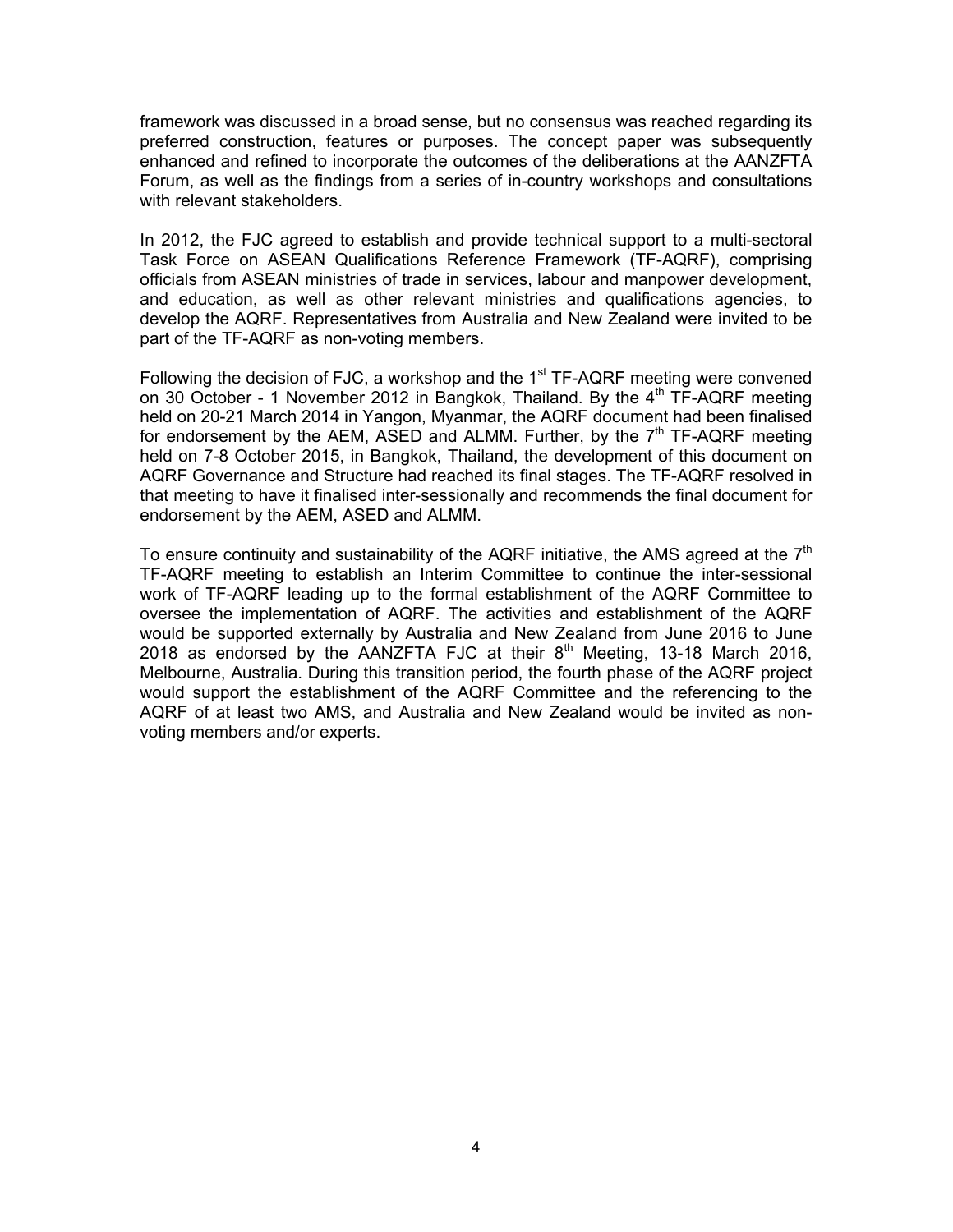# **ASEAN Qualifications Reference Framework: Governance and Structure**



# **II. Terms of Reference**

#### **AQRF Committee**

The AQRF Committee is a high level executive committee that engages with the complex policy and technical issues arising from implementation and evolution of a regional qualifications framework. The Committee is able to draw on its membership for up-to-date information from each AMS and is regarded as an authority in its decisionmaking.

The Committee is responsible for building the zone of trust by providing transparency to the public.

#### Functions:

- 1. To consider whether or not a referencing report submitted by each National AQRF Committee meets the AQRF referencing criteria and advises the National AQRF Committee on how all the criteria could be met.
- 2. To promote the use of the AQRF among AMS to enable support for lifelong learning.
- 3. To promote the quality assurance processes that underpin the AQRF and to foster the use of quality assurance frameworks as a benchmark.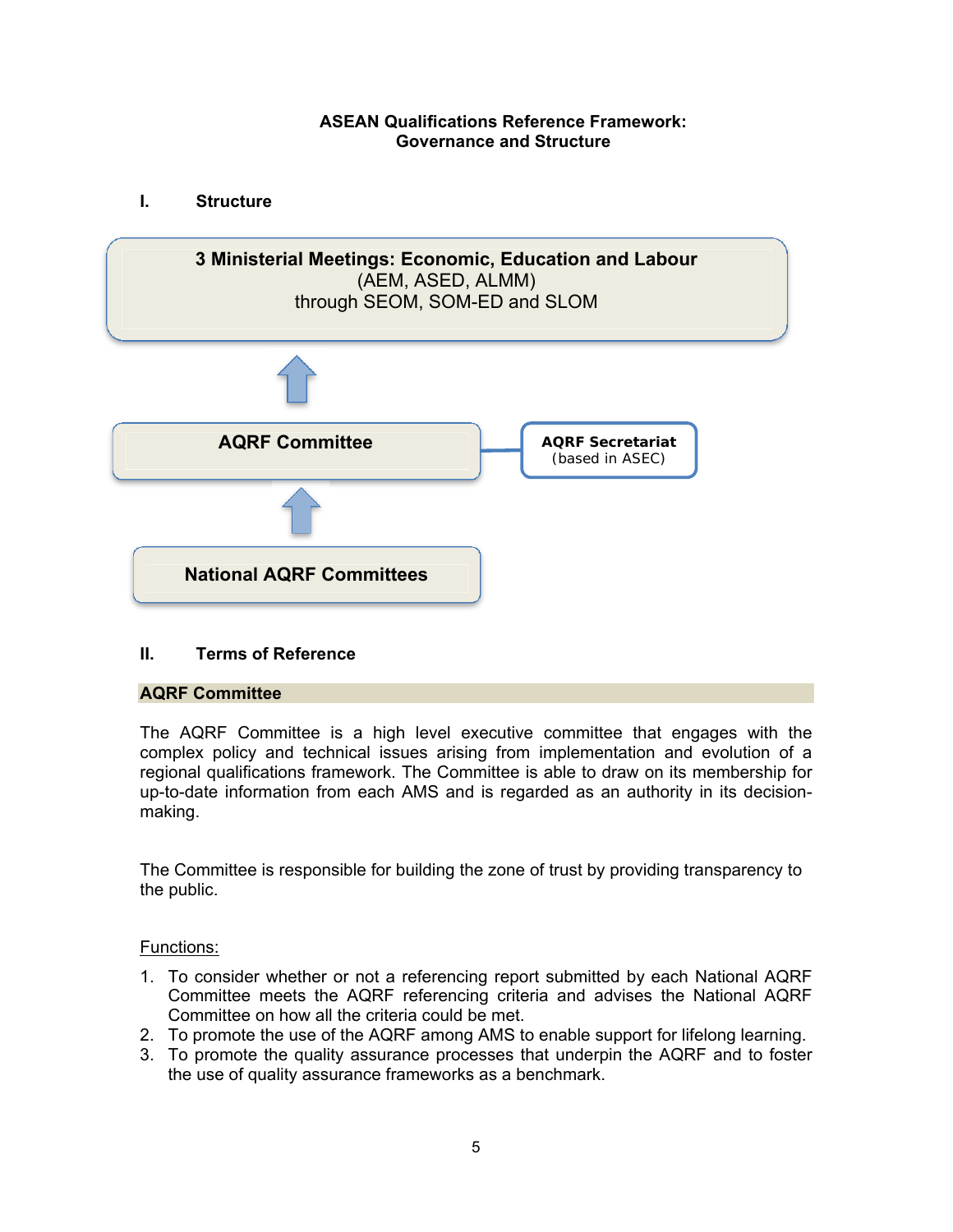- 4. To facilitate the AQRF process in addressing emerging regional and international qualifications framework issues in regional and international arena, including linkages to qualifications recognition.
- 5. To enhance the effectiveness of the AQRF by monitoring and evaluating its implementation, including review of the AQRF Committee's membership, operations and its TOR.
- 6. To periodically report to the three ASEAN Ministerial bodies on progress and activities and on further strategic steps to improve regional and national consistency and relevance.
- 7. To provide information and advice on the AQRF to interested parties.
- 8. To share approaches for further capacity building related to AQRF among AMS.

# Membership:

Membership of the AQRF Committee shall comprise 1 representative<sup>1</sup> from each AMS. Each AMS can nominate an alternative.

Each AMS can determine the size and form of the country's delegation of observers to support the country representative.

The AQRF Committee may invite observers/technical experts to the AQRF Committee Meetings.

#### Chairpersonship:

The Chairpersonship of the AQRF Committee will be rotated every two years in alphabetical order. In case the next country inline is not ready to assume the Chairpersonship, the country can forego its turn.

The AQRF Committee through its Chair will report to the three ASEAN Ministerial Bodies.

The Vice Chair shall assist the Chair and assume the Chairpersonship in his or her absence. The Vice Chair will come from the AMS that is scheduled to chair the AQRF after an incumbent Chair.

# **AQRF Secretariat (based in the ASEAN Secretariat)**

#### Functions:

- 1. To serve as the regional coordinating point on AQRF.
- 2. To provide administrative support to the AQRF Committee including servicing meetings and maintaining repository of information and decisions of the AQRF Committee, as well as information sharing with relevant stakeholders e.g. *SEAMEO*.

 $\mathbf{1}$ <sup>1</sup> Guidelines for the selection of the AQRF Committee Members will be developed by the Interim Committee in close consultation with the TF-AQRF Members and ASEAN Secretariat.